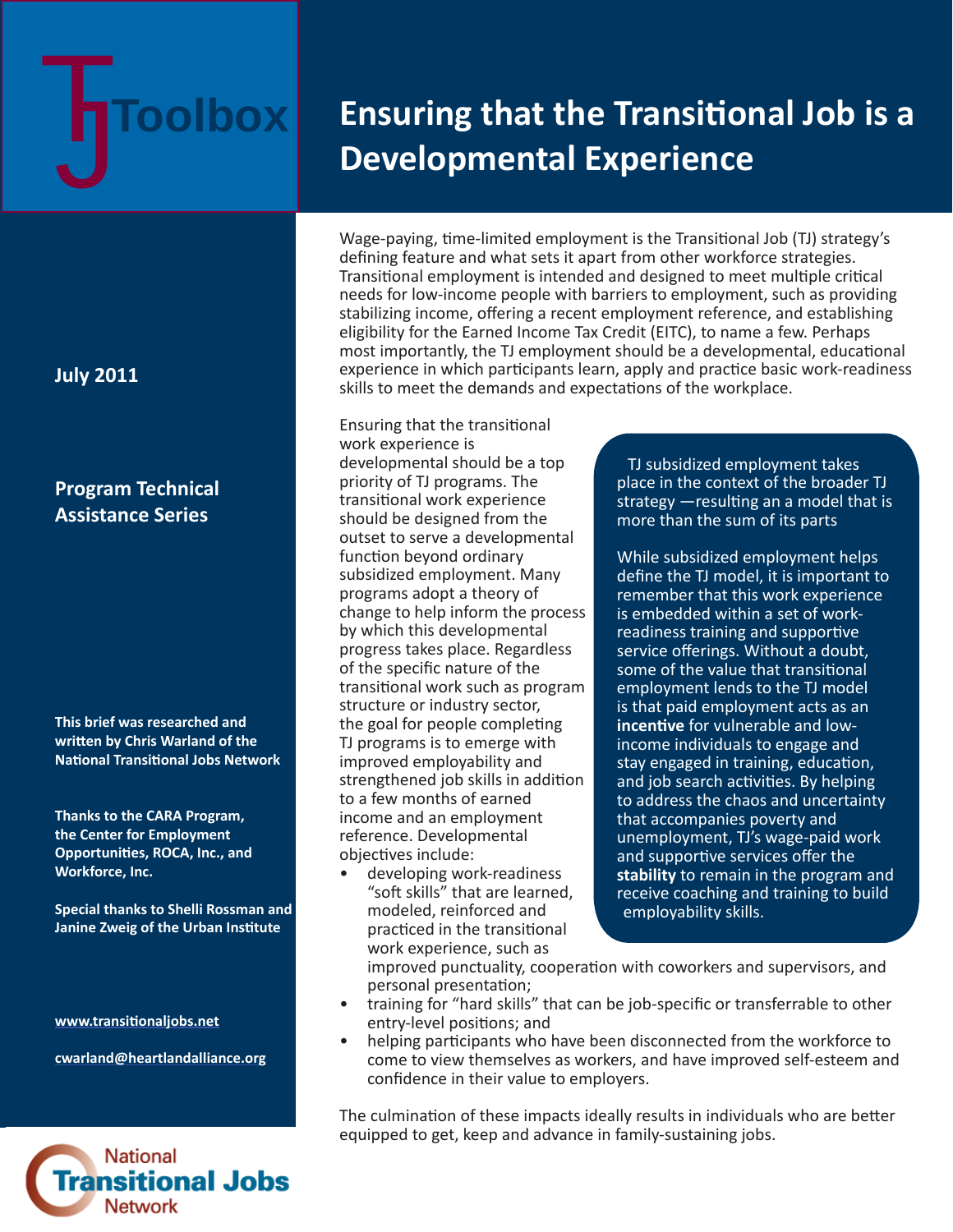## **How can TJ program providers ensure that transiti onal employment is a developmental experience?**

While a substantial amount of rigorous research has been performed on the overall efficacy of the TJ strategy, there is little research evidence indicating which specific practices and elements within the transitional employment experience itself facilitate learning and development among participants. The Department of Labor's Enhanced Transitional Jobs Demonstration Project is expected to provide some answers to this question by studying the impacts of several innovations and enhancements to the basic TJ model, including enhancements to the transitional employment component. However, much can be learned from the experiences and observations of the professionals delivering and studying the TJ strategy in the field. In order to identify the programming recommendations below, the NTJN looked to multiple experts in the field, including both researchers and highly effective practitioners.

#### **Transiti onal Jobs Program Structures: Impacts on Parti cipant Development**

TJ programs provide transitional work experience in a variety of ways. These different structures can affect the ways in which programs ensure developmental, experiential learning takes place.

In programs using **scattered employment sites**—in which participants work in for-profit, non-profit or government sites with 1-2 workers per site-providers need to pay special attention to selecting employer partners that contribute to the developmental experience through supportive on-site supervision, training, peer mentoring and other guidance for gaining and practicing work skills. These programs may also find special value in establishing job clubs or other opportunities for peer support, since TJ participants are often not working together at the worksite. Benefits of scattered-site placements include a work experience that most closely resembles a competitive labor-market job, and the ability to customize placements according to participant aptitudes and interests.

In programs using **work crews**, crews of 5-7 people work on a project often within maintenance, janitorial, parks, and community renewal projects. This structure provides lots of opportunities for peer support among participants, as they are dispatched together to job sites. This structure also allows for frontline supervisors to be trained and take an active role in providing feedback and coaching related to workreadiness development, and for training and educational courses to be more contextualized to the work experience (see below). Unlike scattered-site placements however, the type of work experience cannot typically be tailored to an individual participants' interests.

In programs offering **in-house placements**, participants work for the TJ agency, often in the product or service revenue generating arm of the organization. As with work-crew structures, in-house placements offer opportunities for high-levels of peer support and constructive supervision. In-house placements also allow for providing work experience in a variety of positions and duties within the enterprise or workplace, such as cashiering, shipping/receiving, customer service, e-commerce, data entry, etc. Additionally, this structure offers unique opportunities for highly contextualized instruction in education and training classes—instructors can easily adapt materials, activities and examples from the worksite for classroom use. This contextualized instruction and curriculum development is a growing evidence-based practice in the adult education field and may also provide enhanced benefits related to work-readiness and employability.

It is also important to consider the specific developmental needs and goals of a program's target population—for example, formerly incarcerated participants may have different needs than people experiencing homelessness.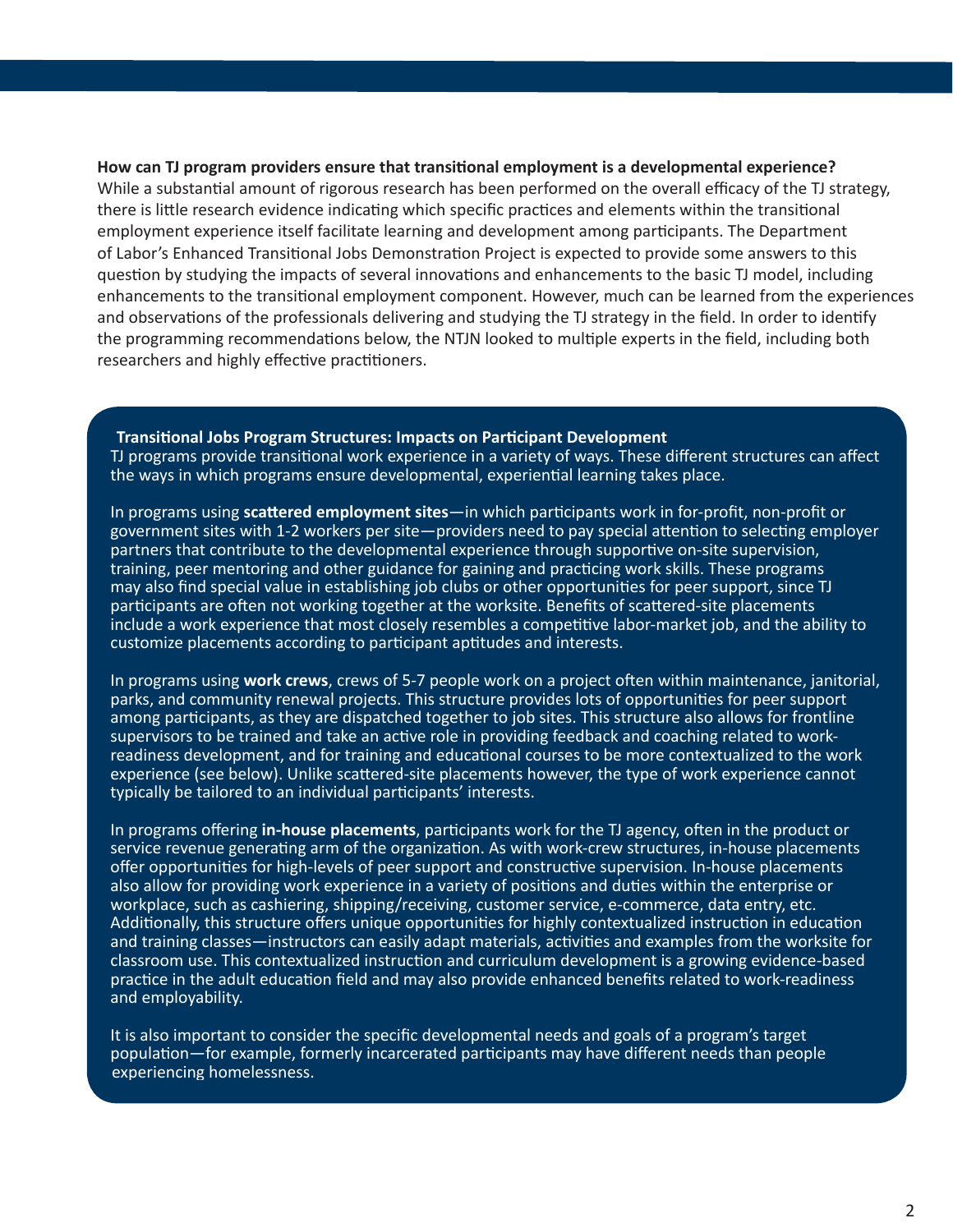# **Elements That Need to be in Place to Make TJ a Developmental Experience**

# **Key #1 Opportuniti es for Social and Peer Support**

Researchers and providers alike see value in the formal and informal support offered by TJ participants to one

another, as well as supportive relationships with program staff and other social support systems. Working in an environment with others who share common circumstances may function as an informal peer-support group in which members provide understanding, motivation and positive reinforcement to one another. This phenomenon is observed in work-crew and on-site TJ structures, and may also be facilitated in scattered-site programs by seeking out worksites at which two or more participants can be placed at a time. Moreover, meaningful relationships with program staff have also been identified as a critical factor in participant success. While this sort of on-the-job support can happen informally and organically, there are multiple ways in which TJ ptunities rograms can structure services to build social support among their participants, such as:

# **Job Clubs and other types of structured support groups**

Some TJ programs set aside a time, usually before the beginning for the workday, during which participants gather to discuss their experiences, address issues, and offer advice and support to one another. These meetings may take on attributes of a typical group therapy session, or those of a Native American "peace circle" which employs a "talking piece" that designates ones turn to talk. Job clubs, organized groups of job seekers who work together under a leader to learn and practice job skills, are another model of peer group support that has been evaluated extensively with older jobseekers, $<sup>1</sup>$  as well as welfare-to-work</sup> participants.<sup>2</sup> When compared with regular jobseekers, members of job clubs were more likely to be employed, had higher earnings,<sup>3</sup> experienced greater self-efficacy,<sup>4</sup> and were less likely to be depressed.5 The peer support component was

# **Program example, building peer support: CARA/ Cleanslate**

The [CARA/Cleanslate program](http://www.thecaraprogram.org/) in Chicago offers employment services, including Transitional Jobs, to people experiencing or at risk of homelessness. CARA's emphasis on personal transformation is rooted in a strong sense of community support, reinforced through daily "morning motivations' that are highly participatory, requiring all participants to share stories, experiences, feelings and even songs in front of the group. The group responds with supportive, enthusiastic, call-and-response style encouragement. This experience is meant to strengthen the community bonds among participants, as well as provide a safe, supportive venue in which participants can build confidence and face fears related to public speaking and personal presentation.

CARA's theory of change is based on a set of five Transformative Principles:

- **1. Don't relax:** Stay alert and always be aware of opportunities and risks.
- **2. Look with new eyes:** See yourself, others and situations in affirming and profound ways.
- **3. Think outside the box:** Use your creativity to overcome the fears, limitations and obstacles that confine you and prevent your success.
- 4. K**now your deepest self:** Understand your unique gifts, honor them, and share them with the community around you.
- **5. Change your behavior:** Recognize and change the habits, actions and perspectives that sent you down the wrong path.

Defining features of CARA's model, in addition to the morning motivations, include the provision to each participant of a set of professional clothing which must always be worn to the office, and a wellappointed professional office environment. This serves to reinforce to participants that they are worthy and deserving of a better life.

reported as a particularly important part of job-seekers' success.<sup>6</sup>

# **Peer mentoring and program alumni visits**

Assigning or designating more experienced participants or coworkers to mentor incoming participants appears to be a successful strategy. Former TJ participants who have been hired on as permanent staff are good candidates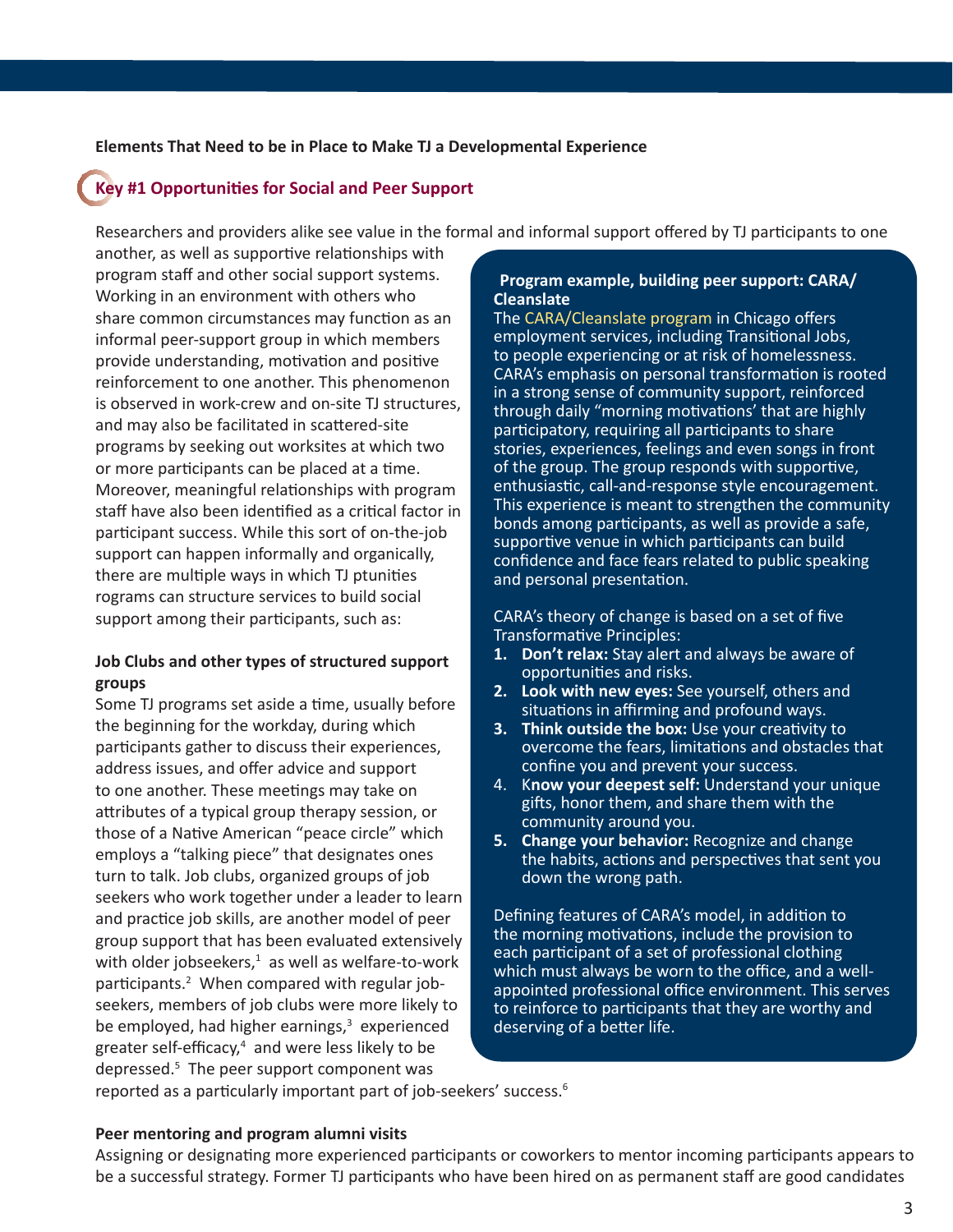to perform a mentoring role. Programs may also invite former participants who have successfully transitioned into the workforce to come back and visit with current participants, to offer advice and encouragement, and serve as an example an example that success is possible. Moreover, there is strong evidence to support mentoring for individuals reentering communities from incarceration; the Ready4Work reentry initiative found that participants who met with mentors were more likely to find a job, found jobs more quickly, had better job retention and lower recidivism rates than participants who did not meet with mentors.<sup>7</sup>

## **Outreach to parti cipants' families**

Participants' families often comprise their natural support network. Efforts to engage participants' families in order to build support for their participation in the program can be important to participant success through the program and can serve as critical support systems post program. Family support is associated with better employment outcomes for a range of target populations, including vocational rehabilitation consumers,<sup>8</sup> people with psychiatric disabilities,<sup>9</sup> unmarried mothers,<sup>10</sup> and formerly incarcerated African-American males.<sup>11</sup>

#### **Meaningful relati onships with program staff**

In addition to social support from peers and family, practitioners and researchers also see an impact in strong, supportive relationships between participants and staff members such as case managers, job coaches, job developers and retention specialists. Meaningful staffclient relationships have been found to impact therapeutic relationships between therapist and client have repeatedly been found to be consistent with and strongly predictive of positive outcomes, and this holds true despite differences in therapeutic practice and theory.<sup>12</sup> The experiences of successful TJ practitioners suggest that this positive impact applies to employment interventions as well. The importance of supportive staff relationships may inform hiring and staffing decisions, and may also suggest the usefulness of staff trainings in sensitivity, cultural competency, or clinical therapeutic methods.

# **Key #2 Strong Communicati on and Feedback**

#### **The importance of feedback for TJ parti cipants**

TJ participants, because of their limited experience in the workplace, typically need far more feedback on work performance and

#### **Program example, parti cipant feedback:**

[Center for Employment Opportuni](http://ceoworks.org/)ties (CEO) CEO is a comprehensive employment program that serves the formerly incarcerated. CEO's Transitional Jobs program provides immediate income and supported work crew experience that helps ground individuals after release. The CEO site supervisor is a "first boss" who, in addition to directing work tasks, coaches participants in proper work behavior, giving positive feedback when they exhibit such behaviors, and pointing out what they can do better.

CEO's primary tool for communication and feedback on participants' work readiness is the [Passport to Success,](http://ceoworks.org/wp-content/uploads/PTSexample.pdf) a small, passport-sized booklet that participants must carry with them at all times. Inside are daily checklists of work-readiness attributes that site supervisor fills out on a daily basis, and which are shared with job coaches and other staff members regularly. The workreadiness factors assessed in the Passport are:

- cooperation with supervisor(s)
- effort at work, punctuality
- on time
- cooperation with coworkers
- personal presentation.

The booklet contains similar assessments for participation in classes, as well as program rules and a "Roadmap to Success."

Other program features unique to the CEO model include the TJ payroll, which is processed daily, Participants receive a pay check at the end of each day in order to reinforce the value of work. In addition, CEO offers special programming designed for young adults exiting prison. CEO also has cultivated strong supportive relationships between staff and participants from the time of enrollment to post-placement services.

The results of a random assignment study showed that recent released individuals who enrolled in CEO had significantly lower rates on all measures of recidivism, including arrests, conviction and re-incarcerations three years after initial enrollment.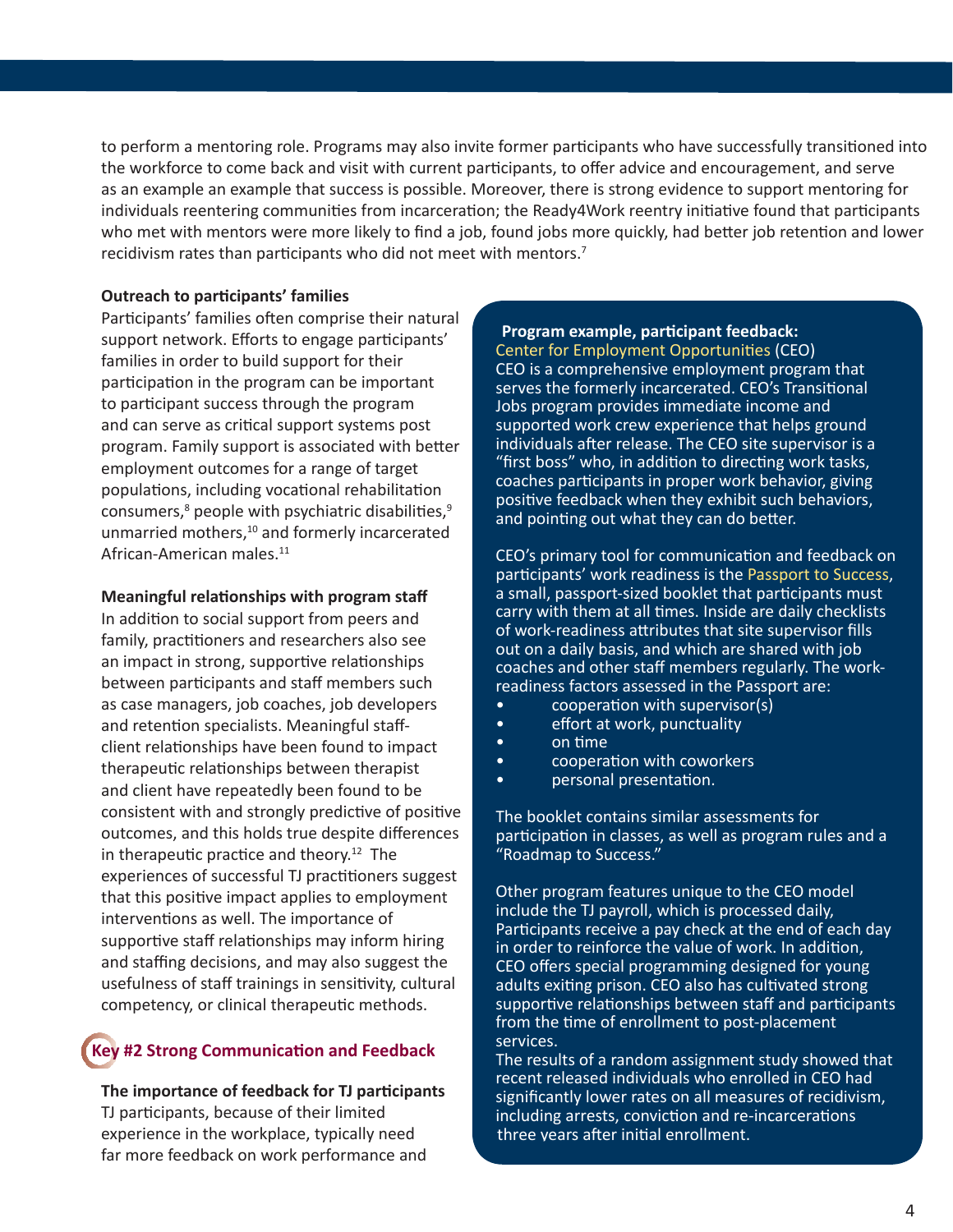behaviors than more experienced workers. They often lack prior knowledge about workplace requirements and expectations that experienced workers take for granted, and which often remain unspoken by supervisors and coworkers in the competitive labor market. For example, it is not unheard of for TJ participants to need coaching regarding the necessity of calling into work if they are going to be late or miss work due to illness or emergency. This is the sort of lack of knowledge that can easily result in termination from an unsubsidized job.

# **The criti cal role of frontline supervisors in providing feedback**

TJ employment experience offers an environment in which work-readiness lessons are modeled, reinforced and practiced in the workplace. In order for this practice and reinforcement to be effective, frontline supervisors need to communicate clearly and regularly to transitional workers about their performance and progress—to a degree not typically seen in an unsubsidized job. This feedback should be ongoing and pervasive throughout the transitional work experience. Frontline supervisors at TJ worksites have a critical role to play as on-site, real-time job-readiness instructors. These supervisors are in the best position to observe, assess and monitor progress on participant workreadiness, and have a key role in communicating this progress to participants as well as job coaches, case managers and other staff. In the case of programs that offer transitional employment off-site at scattered placements, it is especially important to get buy-in from frontline supervisors at those worksites, and ideally offer training or orientation to help them fulfill this important role. For on-site and work-crew programs, staffing and hiring choices should reflect the dual nature of frontline staff and crew chiefs who must ensure that work gets done as well as offer on-site training and feedback regarding work-readiness.

# **Developing structures and tools for feedback and communicati on**

It is also critical to establish an effective communication structure and develop tools that allow for effective and easy monitoring of participant work-readiness. Work-readiness assessments or checklists that can be completed by supervisors and participants on a daily or weekly basis provide an opportunity for a structured conversation about basic workplace performance and behaviors, as well as a written record of performance and skills gains that can be referenced as long-term participant progress is assessed. This is particularly helpful as job coaches and developers determine whether or not a participant is ready to interview for unsubsidized employment.

# **Key #3 Transiti onal Work that Represents Real Experience**

It is essential that transitional employment positions offer real-life work experience in which participants can practice work-readiness skills and develop transferrable hard skills. Particularly for scattered-site TJ programs, selecting quality worksites is essential to ensuring that the TJ experience is developmental. While a high-quality worksite provides the learning environment necessary for participants to develop workplace behaviors, skills and knowledge, a poor one can impede learning and reinforce counterproductive behaviors and habits.<sup>13</sup> When selecting employer partners for TJ worksites, programs should consider the following factors that can affect the developmental potential of a partner worksite:

- **Close supervision at the work site** that is ongoing, supportive, and provides feedback on performance and growth over time. This includes frontline supervisors who are able and willing to function as instructors or coaches to help participants learn the expectations and behaviors of the workplace. This requires understanding and supporting the goals of TJ;
- **Work responsibiliti es and tasks that promote learning** and enhance future employability. This involves providing participants with challenging work that provides for increasing levels of responsibility;
- Flexible work schedules that allow participants to attend education and training activities. Typically TJ participants work less than full time, so that 10 hours or so per week can be dedicated to training and other services; and
- **Suitability of the work environment** including considerations of safety, diversity and workplace culture.<sup>14</sup>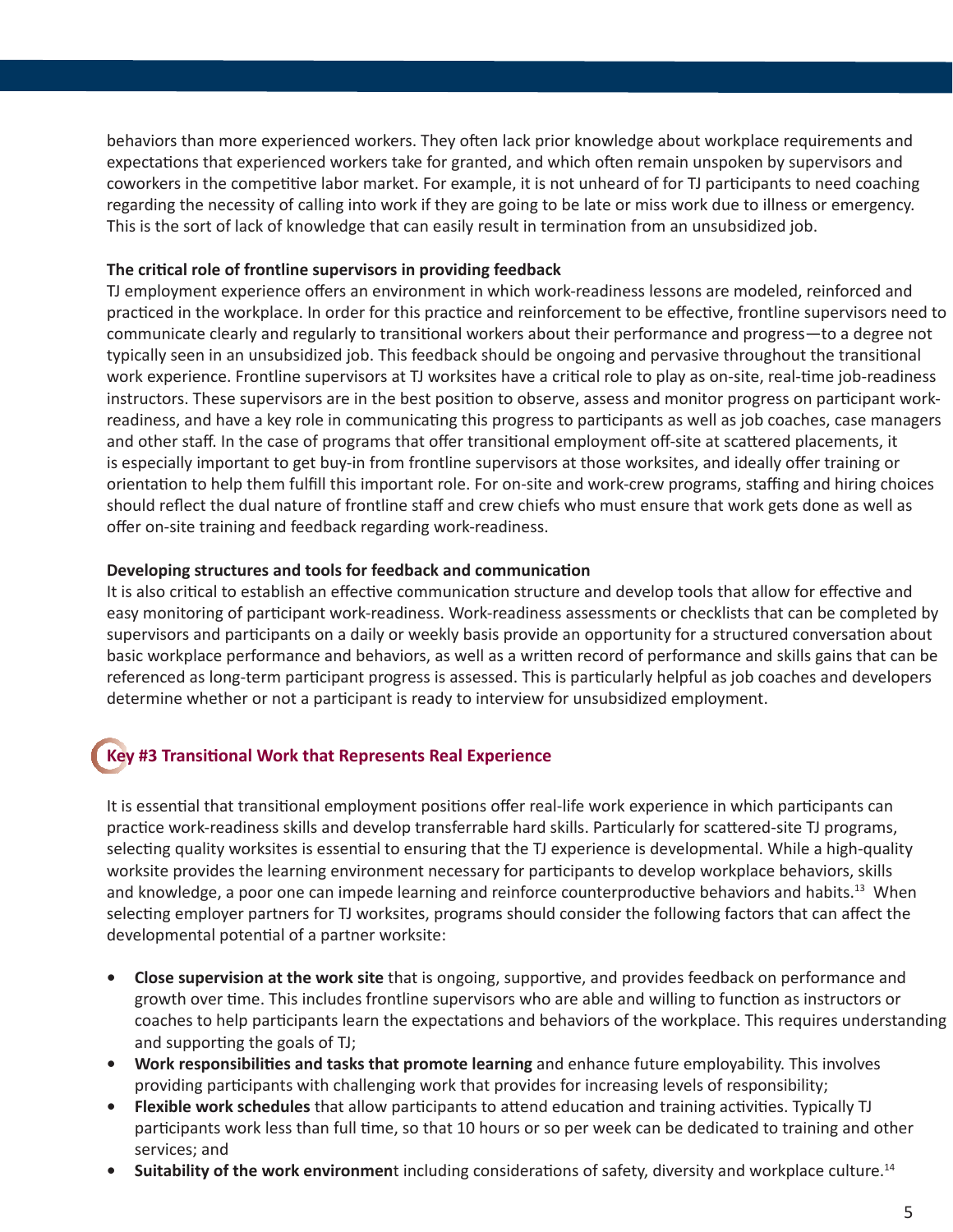TJ programs should avoid partnering with thinly-staffed employers that may not be able to provide adequate supervision and guidance, those with highly competitive workplace cultures that may not offer adequate support for learning and development, or those that take a "sink or swim" approach to new hires.<sup>15</sup>

In order to ensure that worksites consistently provide the meaningful work, supportive environment, constructive supervision and flexibility necessary to provide a high-quality transitional employment experience, it is usually helpful to ask employer partners to sign a memorandum of understanding or other agreement in which they commit to facilitating the TJ experience and support participant development in exchange for subsidized labor.

# **Key #4 Flexibility and Allowing for Mistakes**

**Creati ng a safe environment to make mistakes** As noted above, TJ participants often need to be educated about basic workplace expectations that experienced workers tend to take for granted. Because of these educational needs, TJ participants often make mistakes that might result in termination or serious reprimand in an unsubsidized work environment. The TJ workplace should be a relatively safe environment for participants to learn from their mistakes and correct behaviors, so that these do not result job loss once they transition into the competitive labor market.

Every TJ program builds some degree of flexibility into their program to account for mistakes and failures among participants, although the form this flexibility takes can vary widely from program to program. For example, some programs offer multiple progressive reprimands but do not allow a participant to reenter once they are terminated; others will allow participants to return multiple times. One practice that many providers recommend is allowing a participant to take another transitional job if he or she has been fired from an unsubsidized post-TJ position, and work with case managers to address the issues or behaviors that contributed to the termination. Some programs also use a "graduated stress" strategy in which participants move through phases

#### **Program example, allowing for mistakes: Roca, Inc.**

[Roca, Inc.,](http://www.rocainc.org/) located in Boston, is a program serving at-risk youth that includes TJ. Roca's strategy is theoretically grounded in the stages of change developed by James O. Prochaska, in which individuals move through the stages of precontemplation, contemplation, preparation, action, and maintenance. According to this theory, which is often used in treatment settings, relapse is an inevitable and expected occurrence that can manifest at any stage in the change process. For that reason, Roca has designed a transitional work experience in which failure to meet the expectations and requirements of the workplace is anticipated and planned for. Participants are frequently "fired" from their transitional jobs, and presented with conditions that must be met before a "rehiring meeting" can be planned to discuss reinstatement.

Roca is also notable for its progressively tiered TJ experience, in which participants work their way up through positions of increasing expectations and responsibility. Participants start in Work Crew 1, and then as work skills improve they progress to higherlevel work crews and eventually a partially-subsidized placement at an employer in the community. Roca's unique model is made possible by an unusually long period of engagement for a TJ program; a participant can remain active in the program for as long as five years

of increasing work responsibility and higher expectations as they learn and practice successful workplace skills and behaviors. Regardless of specific policies, it is essential that transitional work provide an environment in which participants are allowed to learn from their mistakes and apply those lessons in their ongoing work experience.

# **Flexible length of transitional employment**

Another key area in which TJ programs may employ flexibility is in the length of time participants are engaged in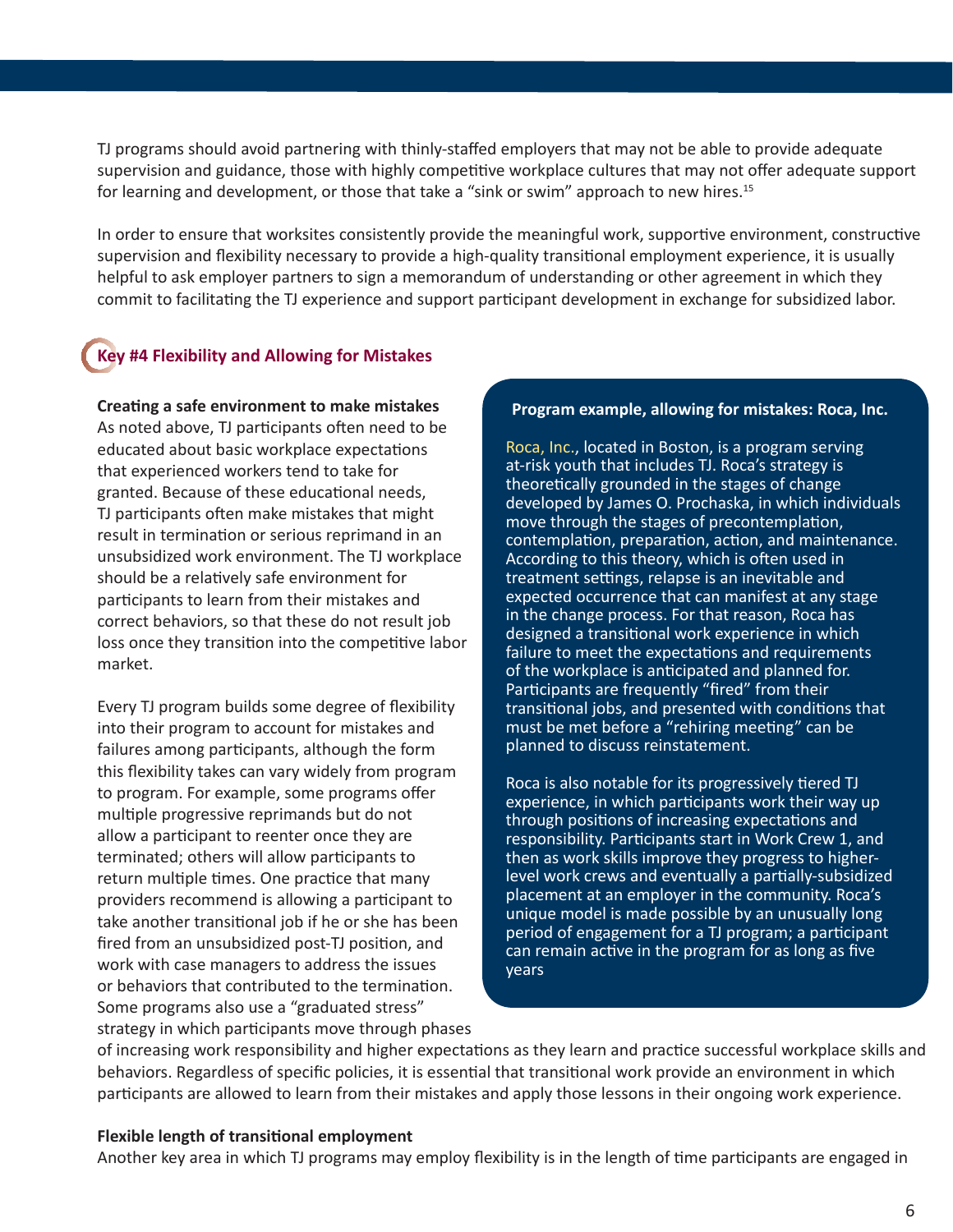the transitional employment. Although financial considerations are frequently the limiting factor in determining how long TJ should last, programs with the financial means to do so are finding that considering each participant's individual developmental needs, and delivering an optimal length of transitional work experience to meet those developmental goals, can improve participant outcomes. For example, Workforce, Inc. (WFI), an Indianapolis TJ program serving formerly incarcerated individuals, has experimented with widely varying lengths of engagement some participants are deemed ready for unsubsidized employment in short order, and others may work at WFI essentially indefinitely. Tthis practice allows participants to move into the competitive labor market when their chances of success are best, as opposed to following an arbitrary standardized schedule. WFI is able to apply this policy of flexibility because its social enterprise revenue, earned through its electronics recycling business, provides unregulated program funding.

# **Conclusion**

These program elements have been identified by experts in the field as being especially important in making sure the transitional work experience is educational, developmental—even transformative—when compared with temporary work or subsidized employment that does not meet the criteria to be considered TJ. It is by no means an exhaustive list however, and it is necessary to restate that TJ works in part because it is delivered in the context of supportive services designed to address and manage barriers to employment. These services range from transportation assistance to adult literacy classes to anger management training. Nevertheless, in order for the TJ strategy to be effective in changing the long-term employment outcomes for people with barriers to employment, the transitional work experience must be carefully and thoughtfully designed to teach, reinforce and apply critical work-readiness skills.